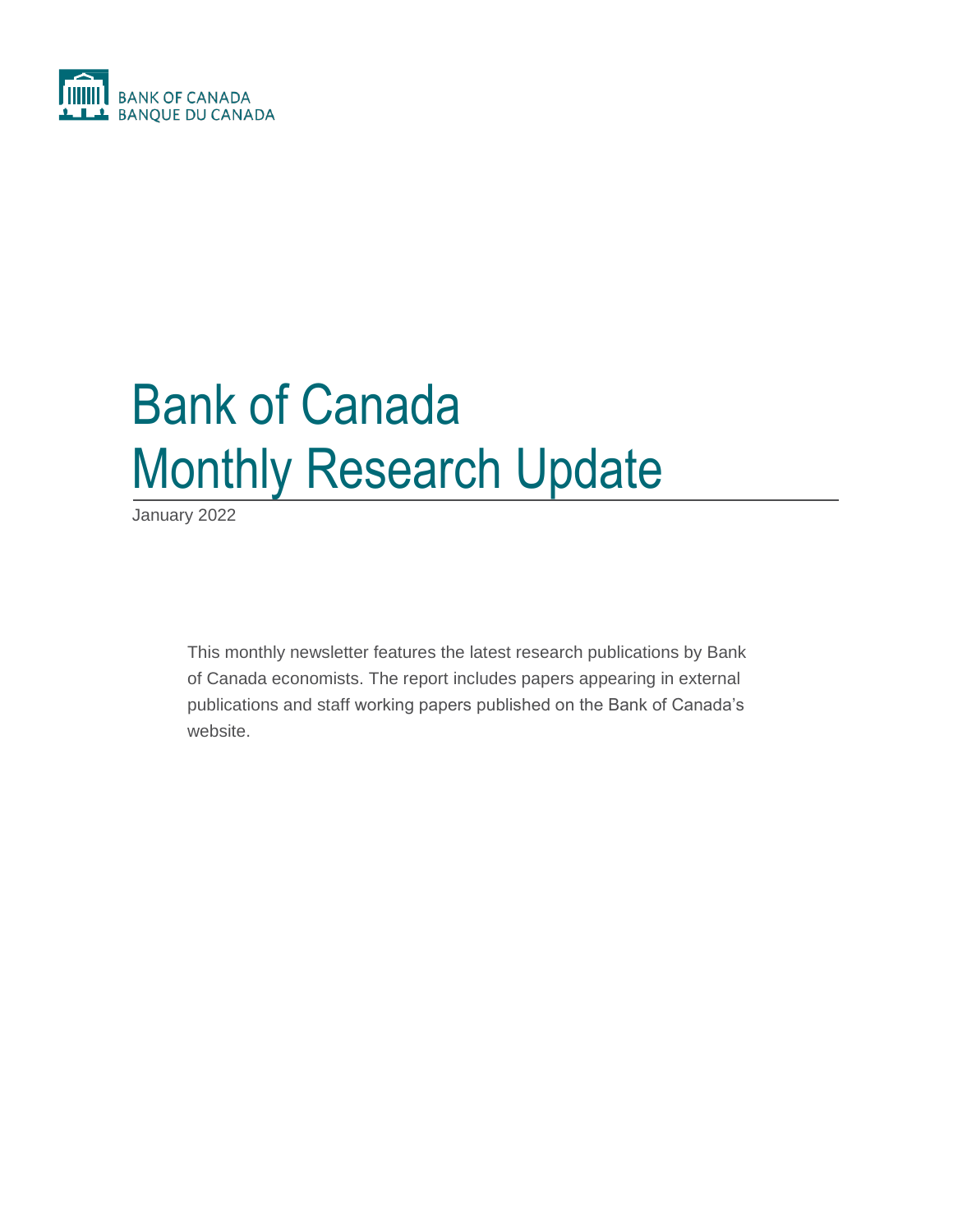1

# **PUBLISHED PAPERS**

#### **In-Press**

- Collin Brown & Jonathan Chiu & Thorsten V. Koeppl, ["What drives](https://www.risk.net/journal-of-financial-market-infrastructures/7914886/what-drives-bitcoin-fees-using-segwit-to-assess-bitcoins-long-run-sustainability)  [Bitcoin fees? Using SegWit to assess Bitcoin's long-run](https://www.risk.net/journal-of-financial-market-infrastructures/7914886/what-drives-bitcoin-fees-using-segwit-to-assess-bitcoins-long-run-sustainability)  [sustainability",](https://www.risk.net/journal-of-financial-market-infrastructures/7914886/what-drives-bitcoin-fees-using-segwit-to-assess-bitcoins-long-run-sustainability) Journal of Financial Market Infrastructures, Vol 9(4): 1-25, January 2022
- Cars Hommes & Kai Li & Florian Wagener, ["Production delays and](https://www.sciencedirect.com/science/article/pii/S0167268121005436#!)  [price dynamics",](https://www.sciencedirect.com/science/article/pii/S0167268121005436#!) Journal of Economic Behavior & Organization, Vol 194: 341-362, February 2022
- Tomiyuki Kitamura & Tamon Takamura, ["Output Comovement and](https://onlinelibrary.wiley.com/doi/10.1111/jmcb.12800)  [Inflation Dynamics in a Two-Sector Model with Durable Goods:](https://onlinelibrary.wiley.com/doi/10.1111/jmcb.12800)  [The Role of Sticky Information and Heterogeneous Factor](https://onlinelibrary.wiley.com/doi/10.1111/jmcb.12800)  [Markets",](https://onlinelibrary.wiley.com/doi/10.1111/jmcb.12800) Journal of Money, Credit and Banking, Vol 54(1): 313- 331, February 2022

#### **Forthcoming**

- Jacek Rothert & Jacob Short, ["Non-traded goods, factor markets](https://grape.org.pl/WP/59_RothertShort_website.pdf)  frictions, and [international capital flows",](https://grape.org.pl/WP/59_RothertShort_website.pdf) Review of Economic **Dynamics**
- Jonathan Chiu & Thorsten Koeppl, ["The Economics of](https://www.bankofcanada.ca/2019/09/staff-working-paper-2019-40/)  [Cryptocurrencies—Bitcoin and Beyond",](https://www.bankofcanada.ca/2019/09/staff-working-paper-2019-40/) Canadian Journal of **Economics**
- Sushant Acharya & Julien Bengui & Keshav Dogra & Shu Lin Wee, ["Slow Recoveries and Unemployment Traps: Monetary Policy in a](https://sushantacharya.github.io/pdfs/hysteresis.pdf)  [Time of Hysteresis",](https://sushantacharya.github.io/pdfs/hysteresis.pdf) The Economic Journal

# **STAFF WORKING PAPERS**

- Thibaut Duprey & Daniel E. Rigobon & Philip Schnattinger & Artur Kotlicki & Soheil Baharian & T. R. Hurd, ["Business Closures and](https://www.bankofcanada.ca/2022/01/staff-working-paper-2022-1/)  [\(Re\)Openings in Real Time Using Google Places",](https://www.bankofcanada.ca/2022/01/staff-working-paper-2022-1/) Bank of Canada Staff Working Paper 2022-1
- Wenting Song & Samuel Stern, ["Firm Inattention and the Efficacy of](https://www.bankofcanada.ca/2022/01/staff-working-paper-2022-3/)  [Monetary Policy: A Text-Based Approach",](https://www.bankofcanada.ca/2022/01/staff-working-paper-2022-3/) Bank of Canada Staff Working Paper 2022-3
- Sushant Acharya & Keshav Dogra & Sanjay Singh, ["The Financial](https://www.bankofcanada.ca/2022/01/staff-working-paper-2022-4/)  [Origins of Non-fundamental Risk",](https://www.bankofcanada.ca/2022/01/staff-working-paper-2022-4/) Bank of Canada Staff Working Paper 2022-4
- Shang-Jin Wei & Yinxi Xie, ["On the Wedge Between the PPI and CPI](https://www.bankofcanada.ca/2022/01/staff-working-paper-2022-5/)  [Inflation Indicators",](https://www.bankofcanada.ca/2022/01/staff-working-paper-2022-5/) Bank of Canada Staff Working Paper 2022-5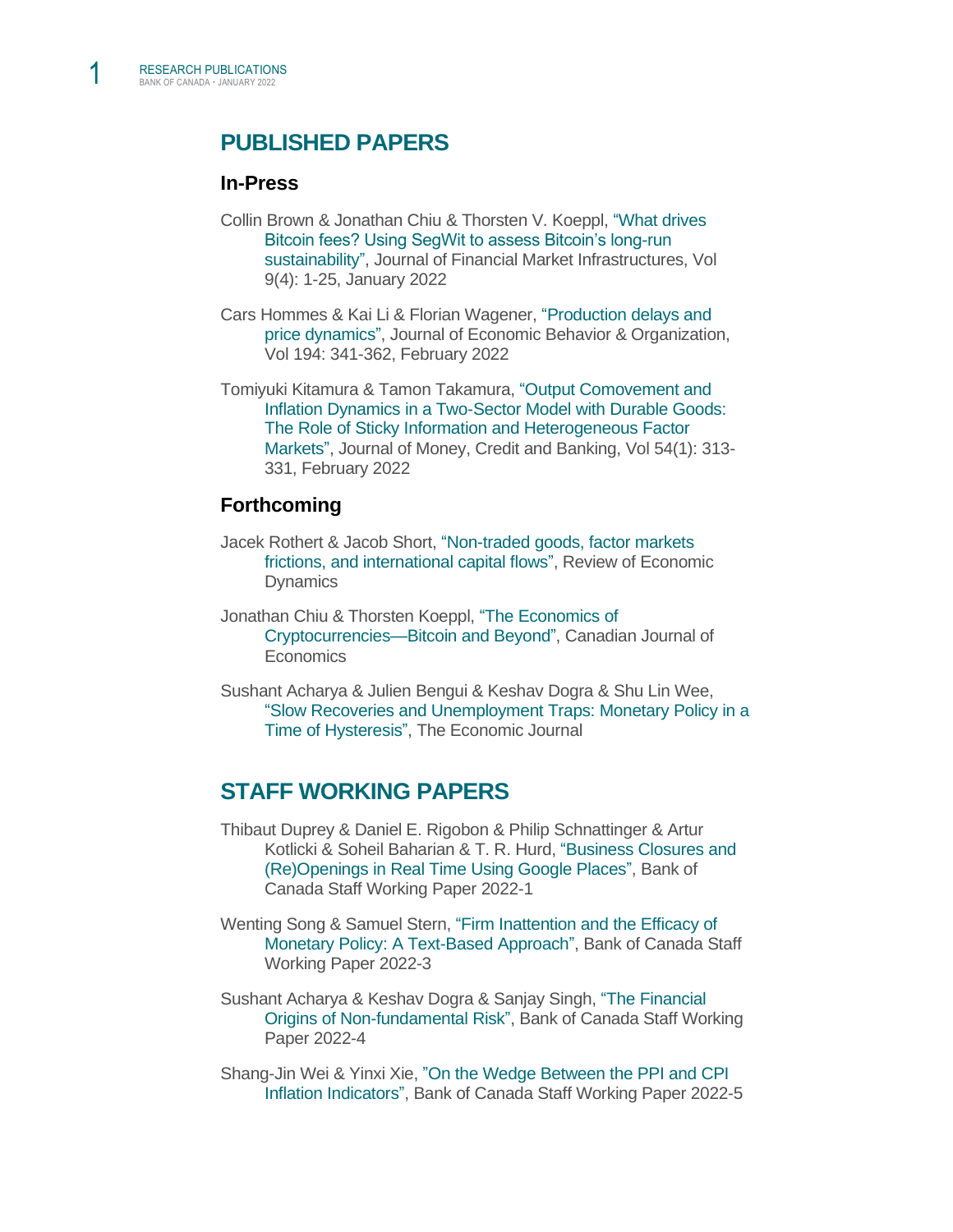# **STAFF DISCUSSION PAPERS**

Y.-H. Henry Chen & Erik Ens & Olivier Gervais & Hossein Hosseini & Craig Johnston & Serdar Kabaca & Miguel Molico & Sergey Paltsev & Alex Proulx & Argyn Toktamyssov, "Transition [Scenarios for Analyzing Climate-Related Financial Risk",](https://www.bankofcanada.ca/2022/01/staff-discussion-paper-2022-1/) Bank of Canada Staff Discussion Paper 2022-1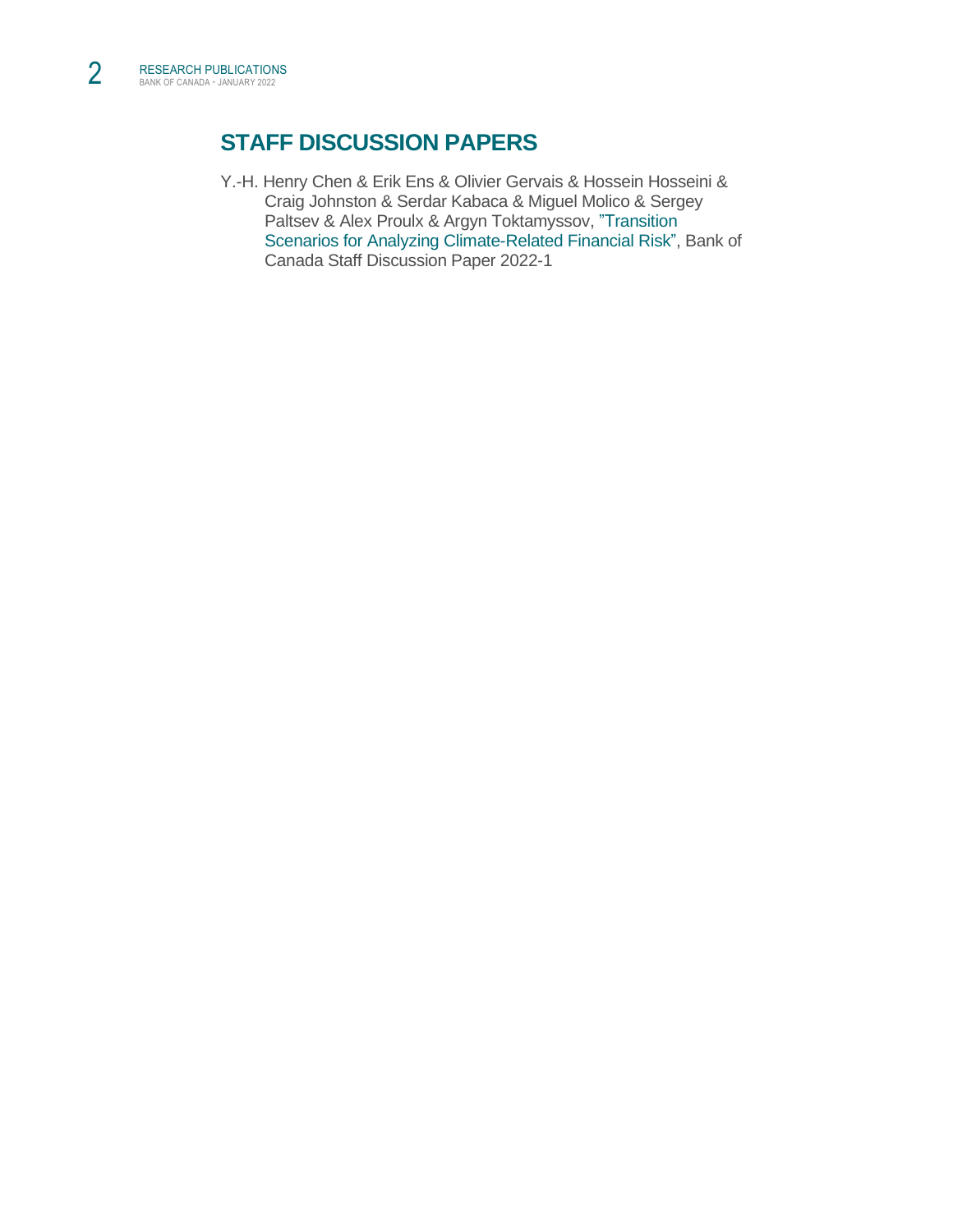# **ABSTRACTS**

# *[What drives Bitcoin fees? Using SegWit to assess Bitcoin's](https://www.risk.net/journal-of-financial-market-infrastructures/7914886/what-drives-bitcoin-fees-using-segwit-to-assess-bitcoins-long-run-sustainability)  [long-run sustainability](https://www.risk.net/journal-of-financial-market-infrastructures/7914886/what-drives-bitcoin-fees-using-segwit-to-assess-bitcoins-long-run-sustainability)*

Can Bitcoin remain tamper-proof in the long run? We use block-level data from the Bitcoin blockchain to estimate the impact of congestion and the US dollar price on fee rates. The introduction and adoption of the segregated witness (SegWit) protocol allows us to identify an aggregate demand curve for Bitcoin transactions. We find that SegWit has reduced fee revenue by about 70%. Fee revenue could be maximized at a block size of about 0.6 megabytes when SegWit adoption remains at current levels. At this block size, maximum fee revenue would be equivalent to one-eighth of the current average block reward. Hence, large sustained price increases are required to keep mining rewards constant in the long run.

#### *[Production delays and price dynamics](https://www.sciencedirect.com/science/article/pii/S0167268121005436)*

This paper develops a unified analysis of the impacts of production delays on aggregate price fluctuations in a continuous-time cobwebtype model. We find that the time inconsistency between demand and supply due to production delays inherently generates an overshooting effect in prices. Large production delays give rise to price fluctuations, even with a low intensity of choice. We also provide results consistent with the rational route to randomness of Brock and Hommes (1997) in a continuous-time infinite-dimensional economy.

# *[Output Comovement and Inflation Dynamics in a Two-Sector](https://onlinelibrary.wiley.com/doi/10.1111/jmcb.12800)  [Model with Durable Goods: The Role of Sticky Information and](https://onlinelibrary.wiley.com/doi/10.1111/jmcb.12800) [Heterogeneous Factor Markets](https://onlinelibrary.wiley.com/doi/10.1111/jmcb.12800)*

In the United States, the inflation and output of durable and nondurable goods respond to a monetary policy shock in the same direction with a delay. However, the existing New Keynesian dynamic stochastic general equilibrium models that generate the positive output comovement cannot explain this delayed response in sectoral inflation. We show that adding sticky information to both goods along with heterogeneous factors of production can explain the observed patterns in sectoral inflation and output. Moreover, in line with recent empirical findings, the estimated information stickiness is larger for housing than for nondurable goods and services.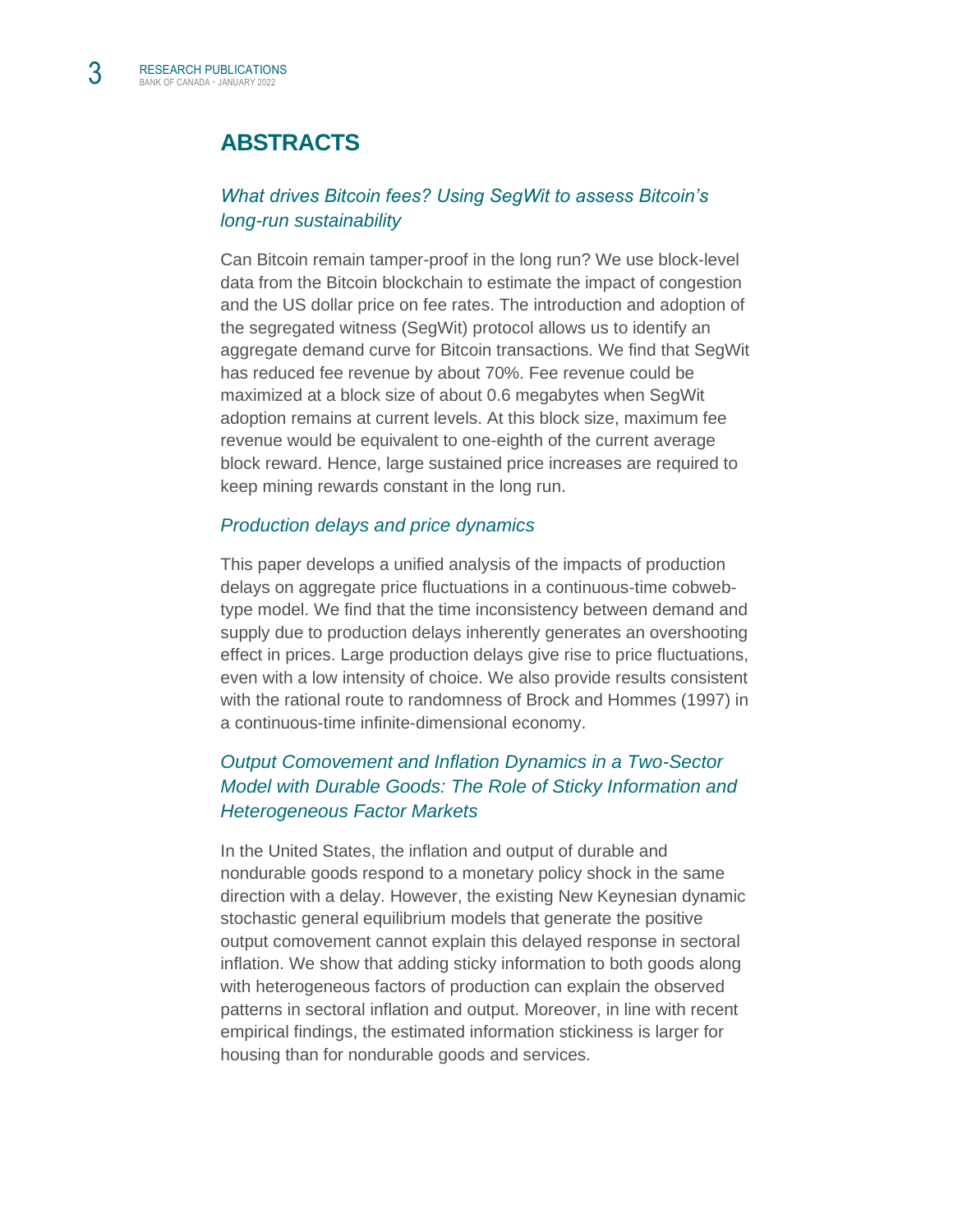## *Non-traded [goods, factor markets frictions, and](https://grape.org.pl/WP/59_RothertShort_website.pdf) international [capital flows](https://grape.org.pl/WP/59_RothertShort_website.pdf)*

The canonical one-sector model over predicts international capital flows by a factor of ten. We show that introducing a non-traded goods sector can reconcile the differences between the theoretical predictions and the observed flows. We analyze the quantitative impact of the nontraded sector using a calibrated model of a small open economy, in which non-traded goods are used in consumption and investment, and need capital and labor to be produced. The model features international frictions directly affecting international borrowing and lending, as well as domestic frictions that limit the scope of inter-sectoral reallocation of capital and labor. We find that: (1) the impact of domestic frictions on the size of international capital flows is similar to the impact of international frictions, and (2) the median elasticity of capital flows with respect to international frictions in the two-sector model with costly inter-sectoral reallocation is about 50- 60% lower than that same elasticity in the one-sector model.

#### *[The Economics of Cryptocurrencies—Bitcoin and Beyond](https://www.bankofcanada.ca/2019/09/staff-working-paper-2019-40/)*

How well can a cryptocurrency serve as a means of payment? Cryptocurrencies need to overcome double spending by using costly mining and by delaying settlement. We formalize this insight through an incentive constraint that rules out double spending and pins down the welfare costs of a cryptocurrency. We find that it is optimal to use seignorage rather than transaction fees to finance costly mining. We estimate that Bitcoin generates a large welfare loss that is about 500 times as large as a monetary economy with 2% inflation. This welfare loss can be lowered in an optimal design to the equivalent of a monetary economy with moderate inflation of about 45%.

## *[Slow Recoveries and Unemployment Traps:](https://sushantacharya.github.io/pdfs/hysteresis.pdf) Monetary Policy in [a Time of Hysteresis](https://sushantacharya.github.io/pdfs/hysteresis.pdf)*

We analyse monetary policy in a model where temporary shocks can permanently scar the economy's productive capacity. Workers lose skill while unemployed and are costly to retrain, generating multiple steady-state unemployment rates. Following a large shock, unless monetary policy acts aggressively and quickly enough to prevent a significant rise in unemployment, hiring falls to a point where the economy recovers slowly at best – at worst, it falls into a permanent unemployment trap. Monetary policy can only avoid these outcomes if it commits in a timely manner to more accommodative policy in the future. Timely commitment is essential as the effectiveness of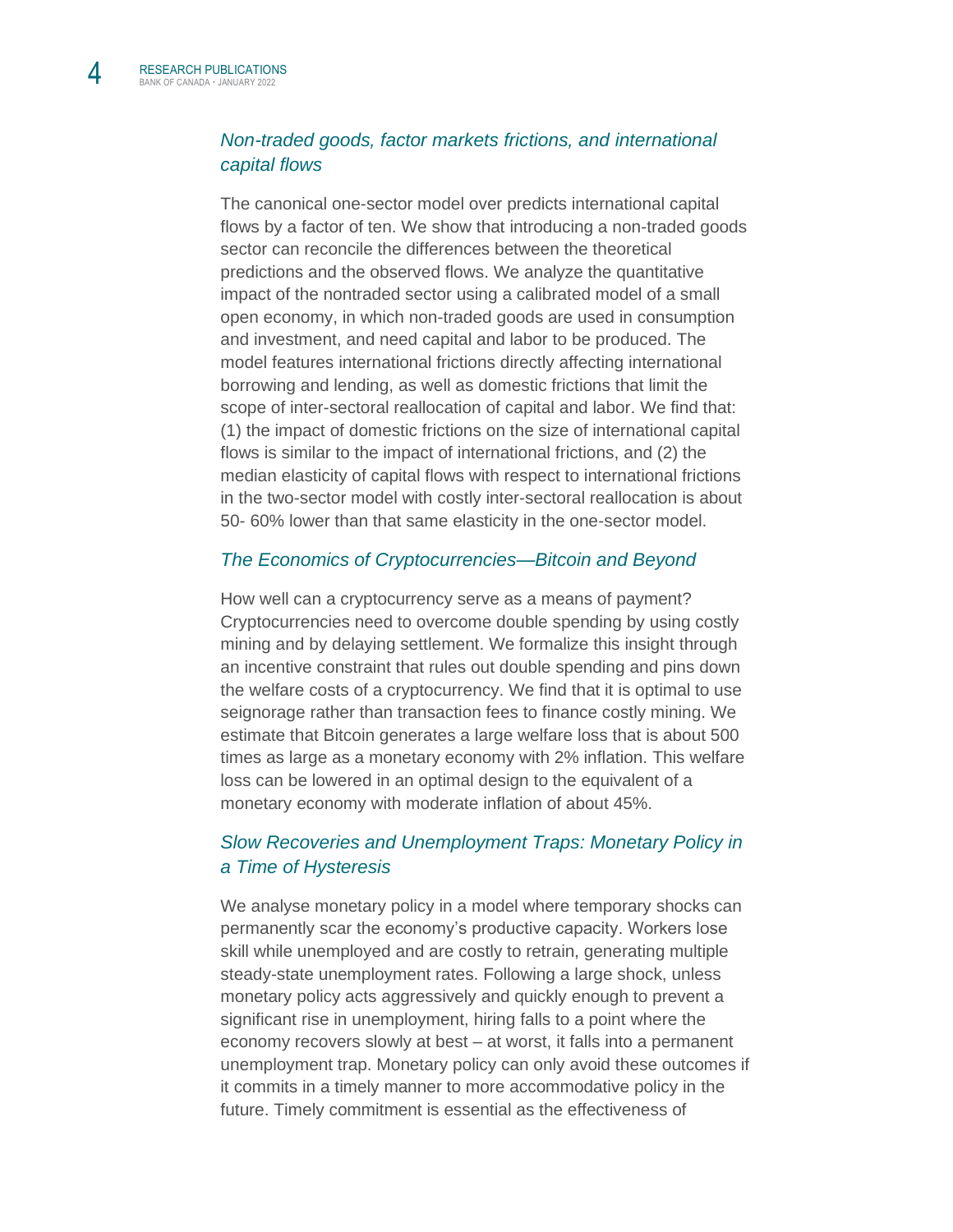monetary policy is state dependent: once the recession has left substantial scars, monetary policy cannot speed up a slow recovery, or escape from an unemployment trap.

## *[Business Closures and \(Re\)Openings in Real Time Using](https://www.bankofcanada.ca/2022/01/staff-working-paper-2022-1/)  [Google Places](https://www.bankofcanada.ca/2022/01/staff-working-paper-2022-1/)*

We present a new method to measure business opening and closure rates using real-time information from Google Places, the dataset behind the Google Maps service. Our Canadian application confirms the importance of temporary closures and reopenings during the COVID-19 pandemic. Over 50% of the temporarily closed food and retail businesses during the April 2021 lockdown reopened by the end of September. Our estimates align well with the timing of COVID-19 restrictions and are validated by a survey of recently opened businesses. Our framework provides policy-makers with a tool for the timely monitoring of business dynamics.

## *[Firm Inattention and the Efficacy of Monetary Policy: A Text-](https://www.bankofcanada.ca/2022/01/staff-working-paper-2022-3/)[Based Approach](https://www.bankofcanada.ca/2022/01/staff-working-paper-2022-3/)*

This paper provides direct evidence of the importance of firm attention to macro-economic dynamics. We construct a text-based measure of firm attention to macro-economic news and document firm attention that is polarized and countercyclical. Differences in attention lead to asymmetric responses to monetary policy: expansionary monetary shocks raise market values of attentive firms more than those of inattentive firms, and contractionary shocks lower values of attentive firms by less. We use the measure to calibrate a quantitative model of rationally inattentive firms with heterogeneous costs of information. Less attentive firms adjust prices slowly in response to monetary innovations, which yields non-neutrality. As average attention varies over the business cycle, so does the efficacy of monetary policy.

#### *[The Financial Origins of Non-fundamental Risk](https://www.bankofcanada.ca/2022/01/staff-working-paper-2022-4/)*

We formalize the idea that the financial sector can be a source of non-fundamental risk. Households' desire to hedge against price volatility can generate price volatility in equilibrium, even absent fundamental risk. Fearing that asset prices may fall, risk-averse households demand safe assets from leveraged intermediaries, whose issuance of safe assets exposes the economy to self-fulfilling fire sales. Policy can eliminate non-fundamental risk by (i) increasing the supply of publicly backed safe assets, through issuing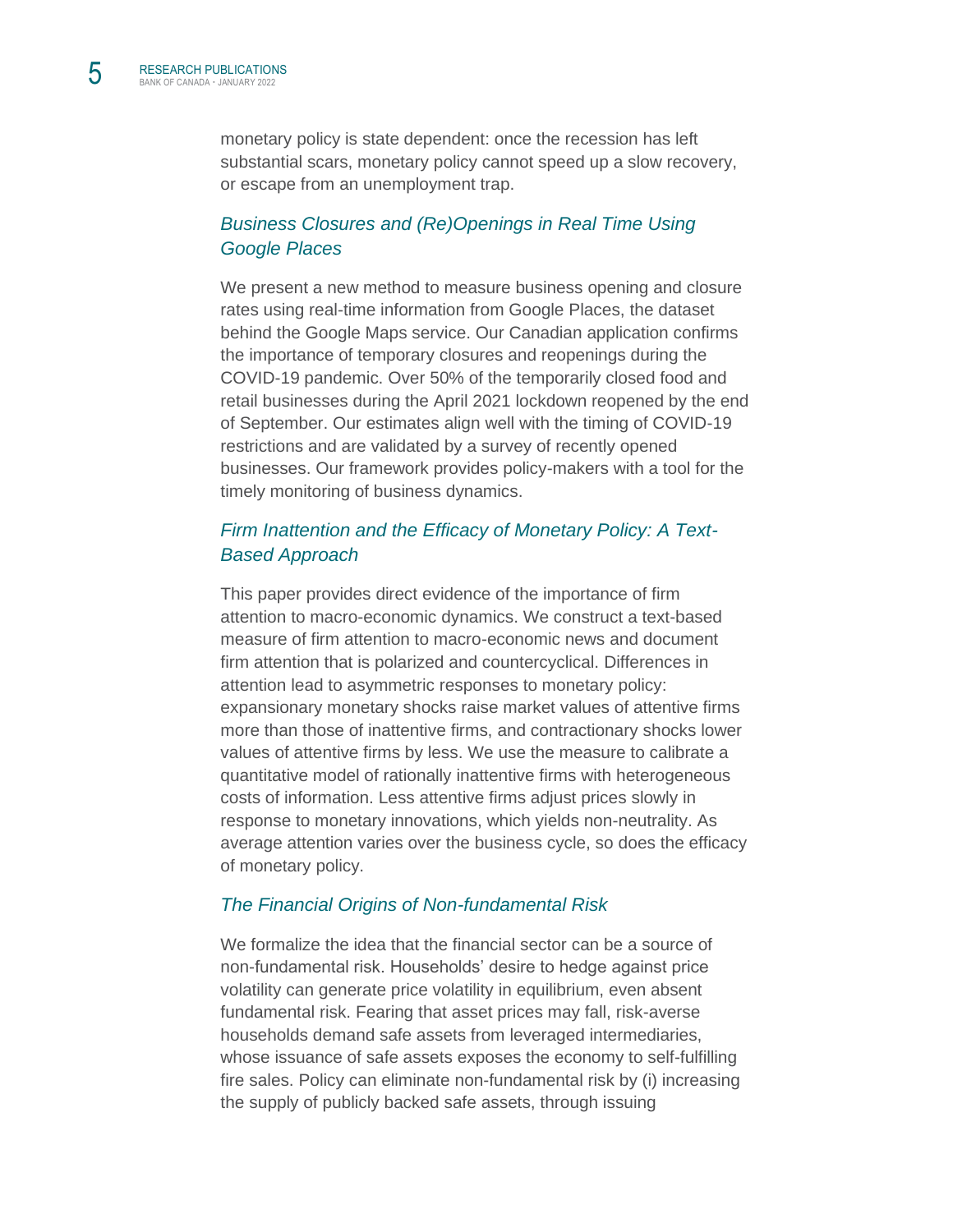6

government debt or bailing out intermediaries, or (ii) reducing the demand for safe assets, through social insurance or by acting as a market maker of last resort.

#### *[On the Wedge Between the PPI and CPI Inflation Indicators](https://www.bankofcanada.ca/2022/01/staff-working-paper-2022-5/)*

While two strands of the literature suggest that PPI inflation, in addition to or instead of CPI inflation, should be a targeting variable in a monetary policy rule, the distinction between the two is only important when they do not co-move strongly. Our first contribution is to document that their correlation has indeed fallen substantially since the start of this century. Our second contribution is to propose a model to understand this divergence based on expanding global supply chains. Our theory produces additional predictions that are also confirmed in the data. As such changes are structural rather than temporary, the standard monetary policy rule that does not target the PPI inflation may have become increasingly problematic.

#### *[Transition Scenarios for Analyzing Climate-Related Financial](https://www.bankofcanada.ca/2022/01/staff-discussion-paper-2022-1/)  [Risk](https://www.bankofcanada.ca/2022/01/staff-discussion-paper-2022-1/)*

In November 2020, the Bank of Canada launched a pilot project with the Office of the Superintendent of Financial Institutions aimed at better understanding risks to the economy and the financial system related to climate change. Part of this work included developing a set of Canada-relevant climate transition scenarios that explore pathways consistent with achieving certain climate targets. The scenarios vary in terms of two key drivers of climate transition risk: (i) the ambition and timing of climate policy and (ii) the pace of technological change and availability of advanced technologies. To develop the scenarios, we used a suite-of-models approach that linked a computable general equilibrium energy-economy model with two macroeconomic models. The scenarios focus on Canada and the United States because of the material exposure of the Canadian financial sector to these regions. They capture the evolution of the global economy, summarized across 10 emissions-intensive sectors of the economy and across 8 distinct regions of the world. The analysis illustrated the important sectoral restructuring the Canadian and global economies may need to undertake to meet climate targets. The analysis showed that every sector contributes to the transition and that the financial impacts vary across sectors. These impacts depend on how the sectors are impacted by emissions and capital expenditures costs and on how the demand for their products is affected by the decarbonization of economies. The scenarios also shed light on the risks of significant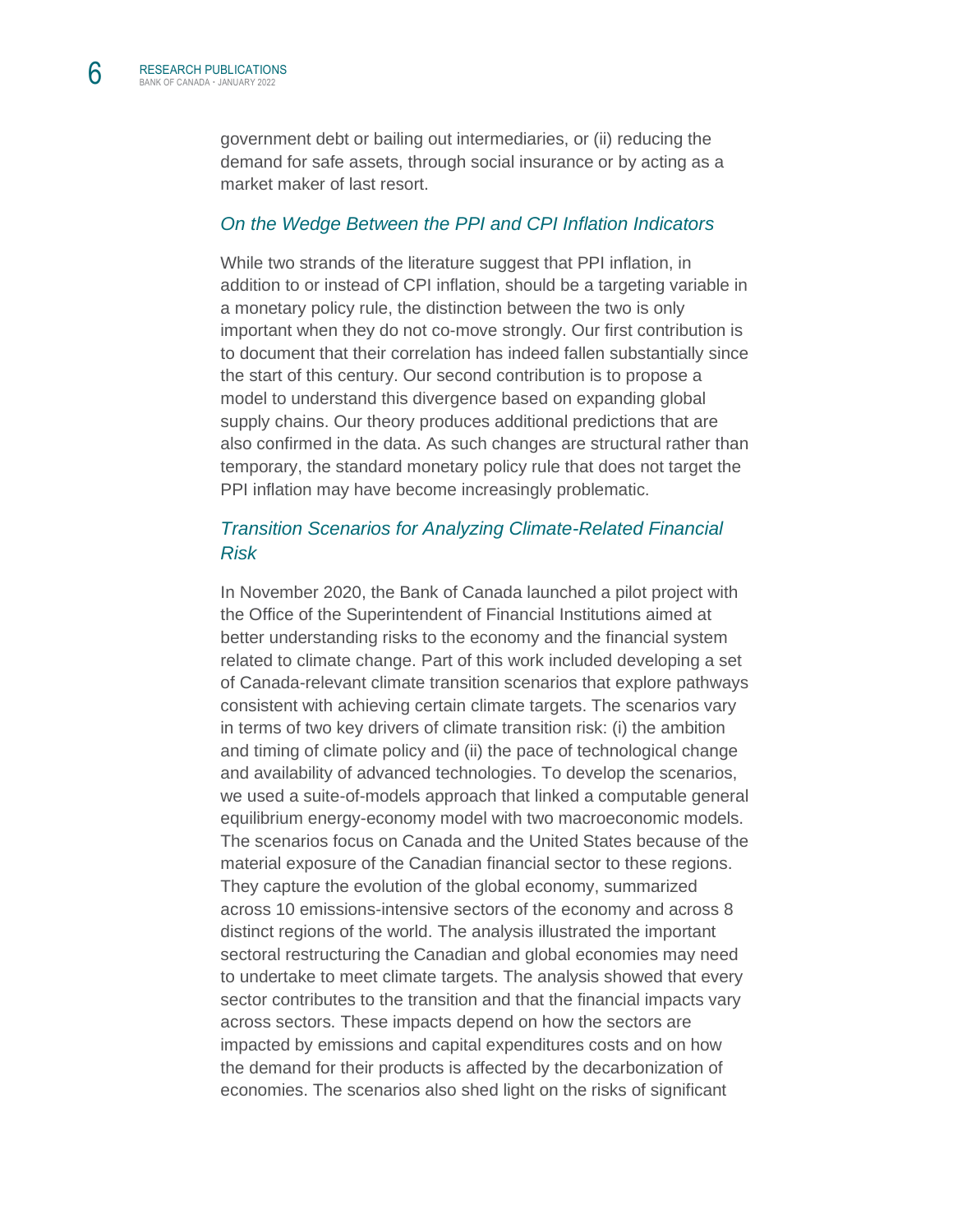macroeconomic impacts, in particular for commodity-exporting countries like Canada. The economic impacts for Canada are driven mostly by declines in global prices of commodities rather than by domestic policy decisions. Finally, the analysis showed that delaying climate policy action increases the overall economic impacts and risks to financial stability.